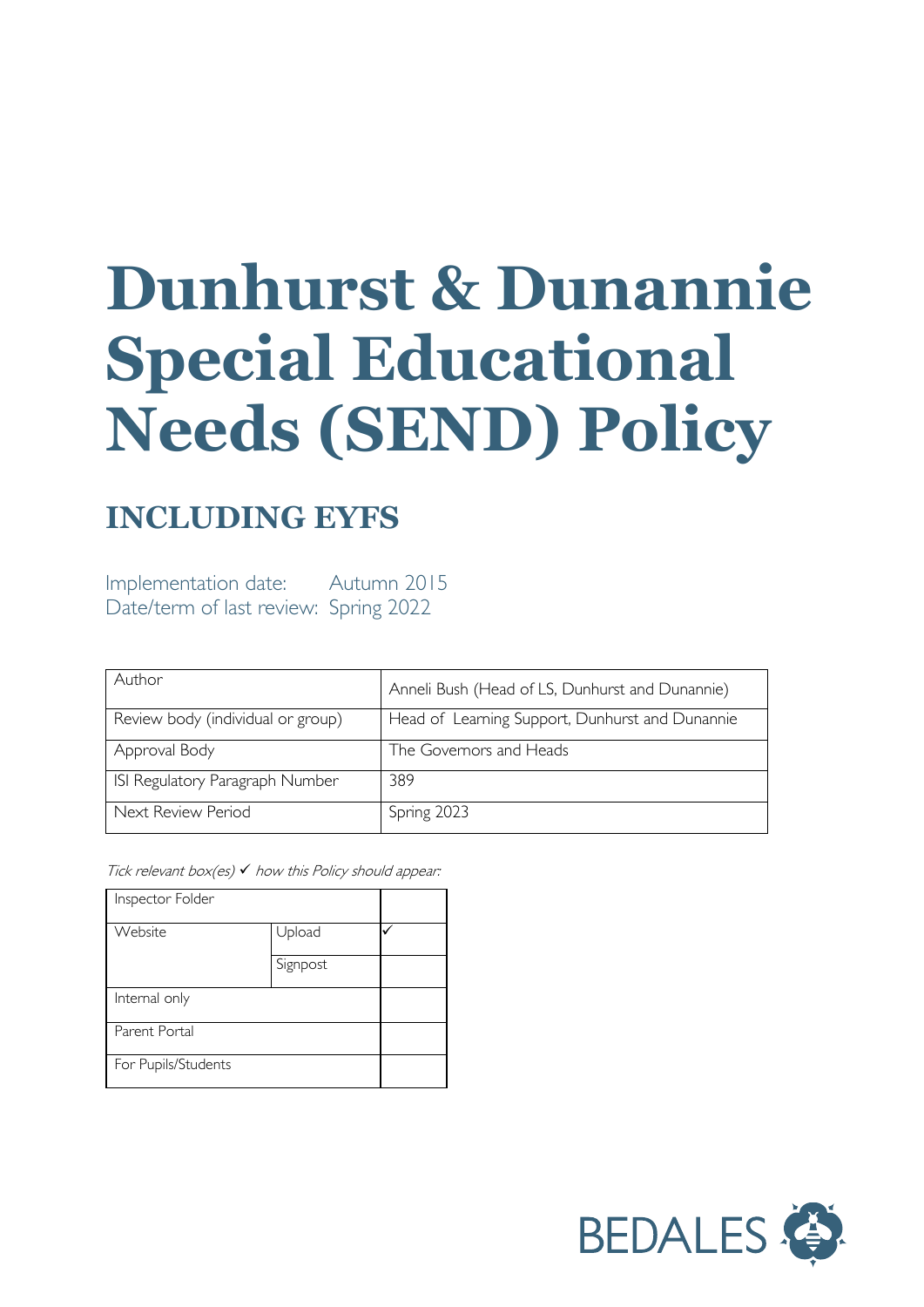# **Special Educational Needs**

Introduction<br>This policy has been written with reference to the statutory requirement laid out in the SEND Code of Practice (CoP)  $0 - 25$  (July 2014) and the following guidance and documents:

- Children and Families Act 2014
- Equality Act 2010: advice for schools DfE Feb 2013
- Bedales Safeguarding Policy
- Bedales Disability Policy and Accessibility Plan
- Bedales Admissions Policy
- ISI Regulations (March 2015)

#### Bedales Schools

At Bedales Schools, we aim to nurture individuality, initiative and enquiring minds. Our founder, J H Badley, wanted to educate the whole person – 'Head, Hand and Heart'. The three Bedales schools, Dunannie, Dunhurst and Bedales, are a close-knit community in which staff, children and parents work together to realise each child's potential.

Bedales is a selective school. The Dunhurst selection process involves tests in Maths, English and the computer based Lucid LASS dyslexia-screening; interviews, informal assessment within the classroom and a review of application documentation. It is recognised that all children have individual needs, and in most cases, these are met through good classroom practice. Some children have additional support needs because of Special Educational Needs (SEN) or a Disability. An important aspect of the Three Schools' philosophy is the knowledge that SEN and Disability are completely independent of ability in general. High aspirations are held for all children. The whole staff are responsible for educating all Dunannie and Dunhurst children, including those identified as having a Disability or SEN.

#### Definition of Special Educational Needs (SEN) and Disability

'A pupil has SEN where their learning difficulty or disability calls for special educational provision, namely provision different from or additional to that normally available to pupils of the same age' (CoP, 6.15). The SEND Code of Practice (2014) defines four broad areas of need:

- Communication and interaction
- Cognition and learning
- Social, emotional and mental health difficulties
- Sensory and/or physical needs (CoP, 6.28-35)

Children or young people often have complex needs that may lie within more than one of these areas and their needs may change over time.

#### **Disability**

Children and young people who have SEN may have a disability, that is, 'a physical or mental impairment which has a long term and substantial adverse effect on their ability to carry out normal day to day activities.' (Equality Act 2010).

'Children and young people with such conditions do not necessarily have SEN, but there is a significant overlap between disabled children and young people and those with SEN.' (CoP, xviii)

The Dunhurst Head of Learning Support is part of the Three Schools Disability Policy Review Committee, which meets annually to review the Disability Policy and Accessibility Plan.

#### Aims and Objectives

The Objectives of our SEN(D) Policy reflect the basic ethos Head, Hand, Heart shared by the three Bedales Schools. We recognise that children should be valued for their individuality. We help each child grow and



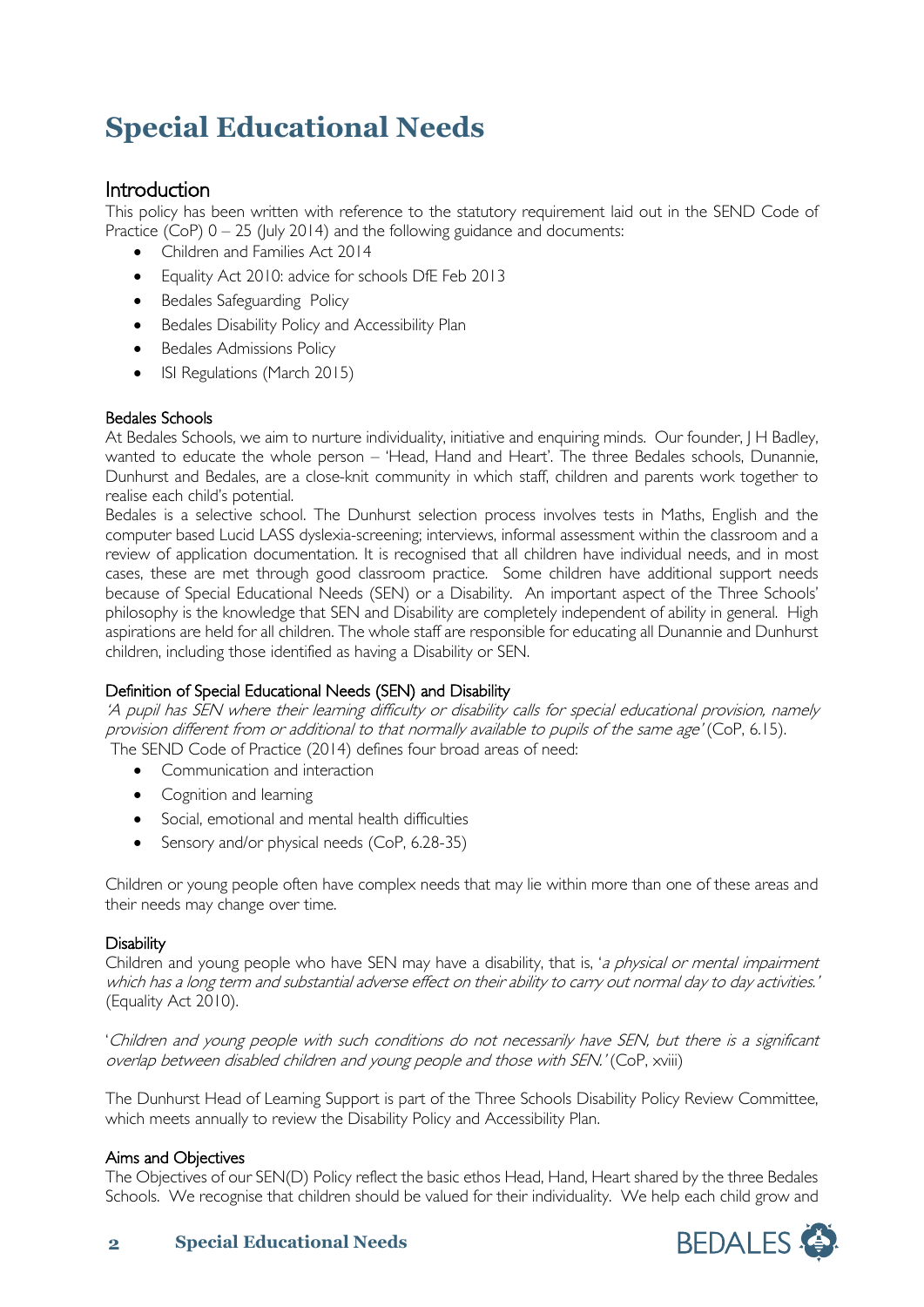develop to maximise their full potential, in education, personal and moral aspects. They are encouraged to use their individual skills for the common good.

We work together as a community to meet the needs of each child (CoP, 6.36). We use our best endeavours to ensure that appropriate provision is made for any pupil who has SEN(D) and that their needs are made known to all staff in the community.

Aims (CoP, 6.1)

- 1. To identify pupils with SEN(D) as early as possible and ensure that all their needs are met.
- 2. To ensure that every pupil achieves the highest standards possible through tailoring learning to individual need, interest and aptitude.
- 3. To encourage pupils to develop confidence and recognise value in their own contributions to their learning giving them a high self-esteem.
- 4. To raise the aspirations of and expectations for all pupils with SEN(D).
- 5. To support children to be able to learn to manage their own emotional responses and develop emotional resilience.

6. To promote equal opportunities for all children whatever their gender, background, race or abilities.

#### **Objectives**

- 1. To identify and provide for pupils who have SEN(D)
- 2. To work within the guidance provided in the SEN(D) Code of Practice, luly 2014.
- 3. To operate a 'whole pupil, whole school' approach to the management and provision of support for SEN(D).
- 4. To provide a SENDCo who will work with the SEN(D) Policy.
- 5. To ensure access to the curriculum for all pupils.
- 6. To ensure that every teacher is a teacher of every child, including those with SEN(D).
- 7. To provide support and advice on SEN(D) for all staff.
- 8. To encourage pupils to be aware of their ILP targets and to share in the review of their progress.
- 9. To develop and maintain partnership and high levels of engagement with parents.

#### Identifying Special Educational Needs and Disability

Dunhurst and Dunannie Schools recognise that early intervention improves long-term outcomes for the child or young person. The triggers for intervention will be concern, underpinned by evidence, about the child's progress. This takes into consideration that despite differentiated learning opportunities and/or additional support:

- Progress is significantly slower than that of their peers starting from the same baseline.
- Outcomes fail to match or better the child's previous rate of progress.
- Differentiated work fails to close the attainment gap between the child and their peers, therefore widening the attainment gap (CoP, 6.17)

We also recognise that other factors may affect an individual's progress and attainment, but these are not considered SEN. For example:

- Disability
- Attendance and punctuality
- Health and welfare
- English as an additional language (EAL)
- Disruption caused by frequent relocation

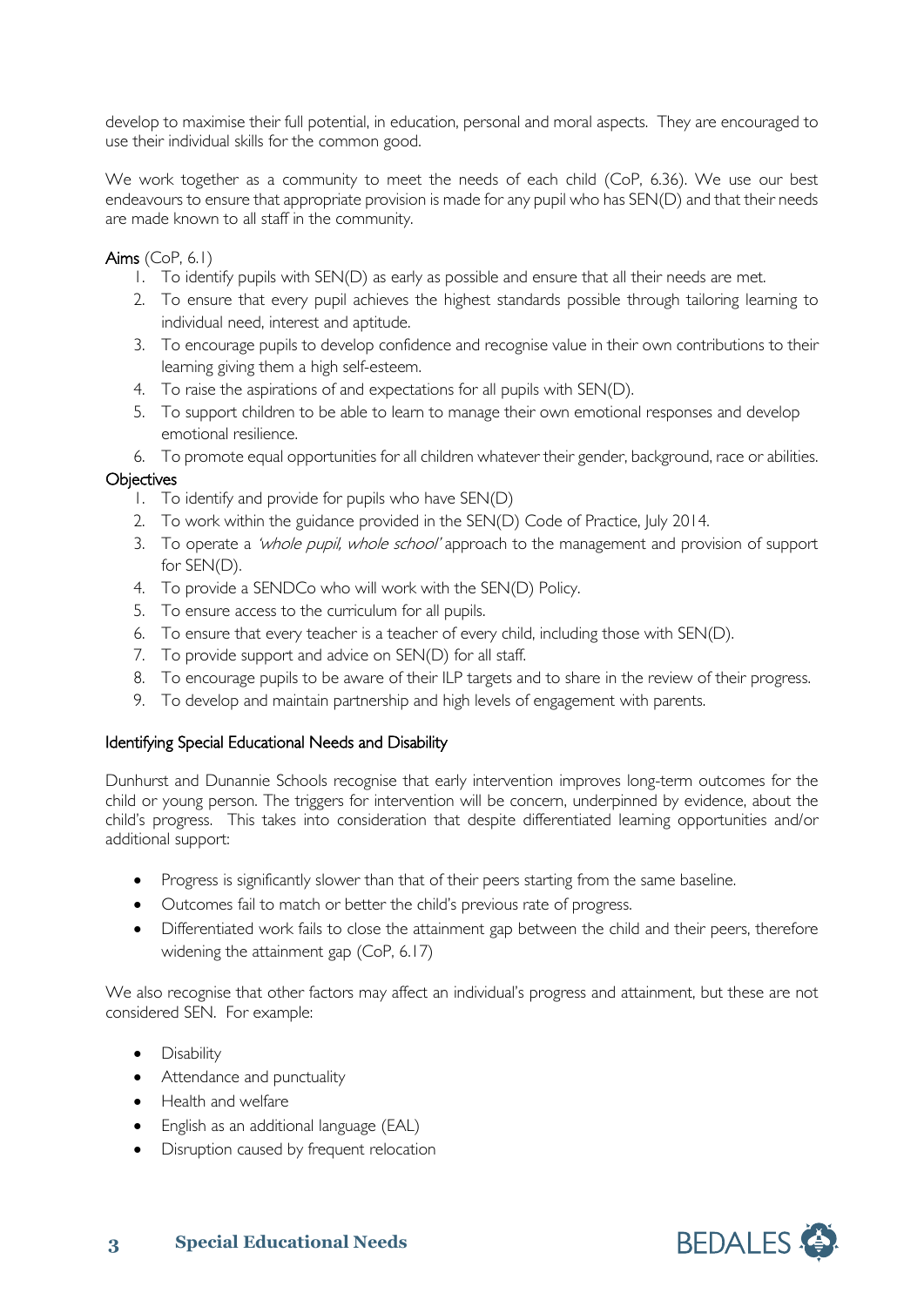#### A graduated approach to SEN(D) support

The progress of every pupil in the school is tracked by class teachers, heads of departments, and tutors throughout the year using a range of information including:

- Formative assessment: observation in class and monitoring of work
- Summative assessment
- Half termly reviews & reports
- Day to day contact providing an overview of pupils' academic work and social interaction

Dunhurst and Dunannie Schools operate a graduated response to identifying and providing support for children with SEN(D) which will be underpinned by the 'Assess, Plan, Do, Review' cycle (CoP, 6.45-6.56) recorded on an Individual Learning Plan (ILP). At Dunannie and Dunhurst class teachers and LS teachers review ILPs termly and new targets are set and shared with all teachers, pupils and parents.

#### Levels of SEN Support

#### SEN(D) Support Level 1: Watch List

Where a pupil's data shows no or persistently slow progress for more than one term in one or more subject area, this will trigger an action to move them onto the SEN Watch List. The class teachers will consider the needs of these children as part of High Quality First Wave Teaching and provide differentiated learning.

#### SEN(D) Support Level 1: Raising Concern

If after review, a pupil on the Watch list continues not to make progress or a parent/member of staff have raised concerns about a child, a meeting will follow between the class teacher and Head of LS. In consultation with parents, this will identify the pupil's strengths, weaknesses, and next steps required.

#### SEN(D) Support Level 2

When a pupil is identified as needing extra one to one provision, they will be entered on the SEN Support register at Level 2. The class teacher and support staff will provide interventions that are additional to those provided as part of the school's differentiated curriculum. The class teacher on a Provision Map or Individual Learning Plan (ILP) will record the class strategies, which are put in place to enable pupils to progress. This information will only record that which is additional to, or different from, the differentiated curriculum and will focus upon three or four individual targets that match the pupil's needs and have been discussed with the pupil and the parents. This information is reviewed termly and wherever possible the pupil will take part in the review process and be involved in setting the targets.

#### SEN(D) Support Level 3

When there is evidence that a pupil is making insufficient progress despite additional intervention, further advice, support may be sought from outside professionals, and they will be entered on the SEN Support register at Level 3. The Head of Learning Support and colleagues in consultation with parents, at a review of the pupil's progress, may request a referral to external professionals, such as, an Educational Psychologist, Speech and Language Therapist, Occupational Therapist. External professionals will assess the pupil to provide specialist advice to inform planning, give advice on the use of new or specialist strategies and resources and in some cases provide specialist support for particular activities. Children will continue to have their provision planned and recorded on a Provision Map or ILP by the class teacher.

\*Appendix A: Assessment & Tracking \*Appendix B: SEN Support Criteria \*Appendix C: Individual Learning Plan

#### Charging

There is a charge for Learning Support at the three Bedales Schools. See Fees and Charging Structure on the Bedales Website – 'Learning Support' page for more information.

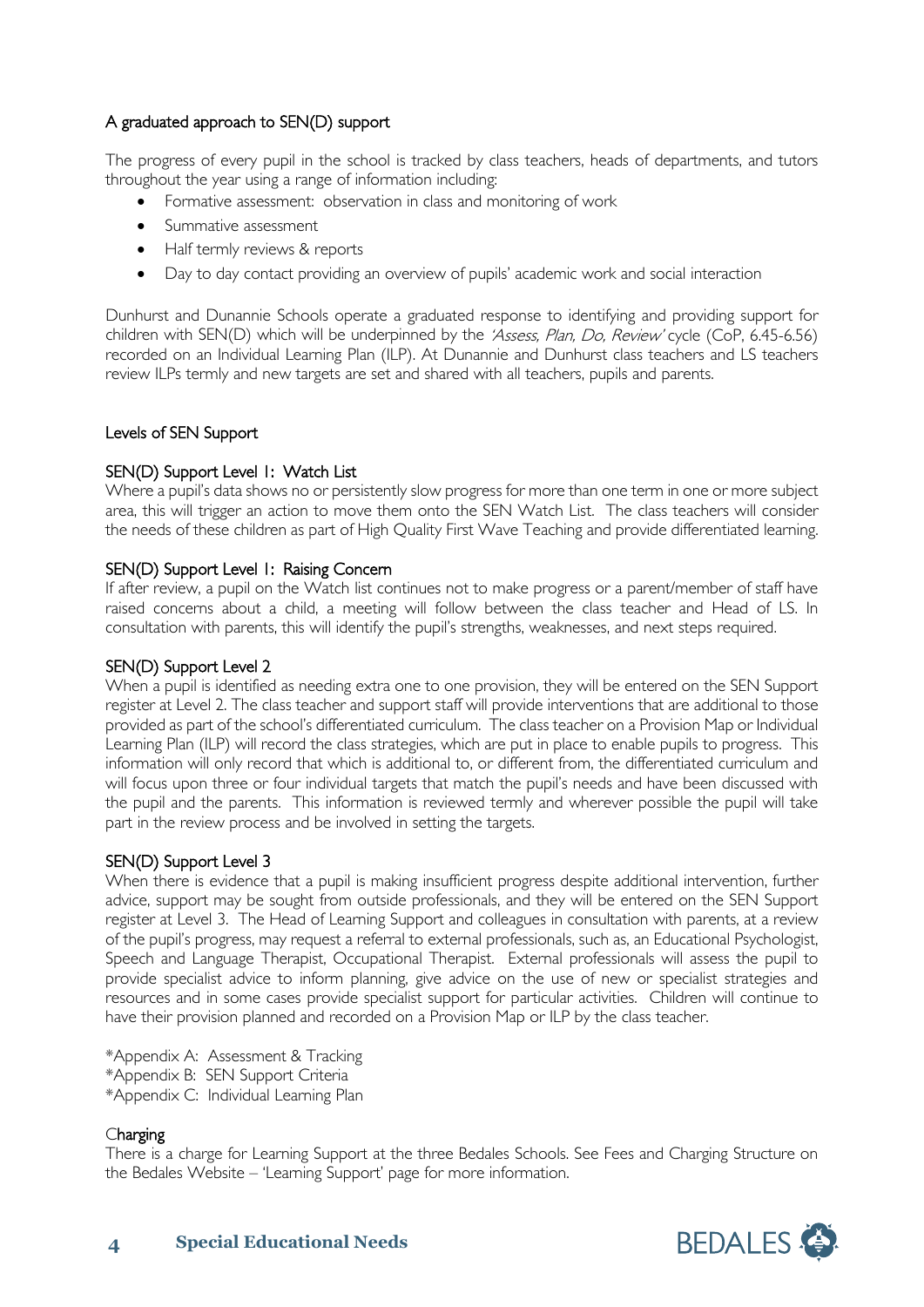#### Education Health Care Plan (EHCP)

If the pupil has demonstrated significant cause for concern over a period, with SEN Support at Level 3, the school will consult with parents to consider requesting an Education, Health and Care needs assessment (EHCP). Parents or the school can request a statutory assessment. The Local Authority will consider whether it will proceed with a statutory assessment.

#### Annual Review of the EHCP

All EHCPs must be reviewed annually with the parents/carers, the pupil, the LA, the school and other professionals involved. The class teachers and/or support staff will be expected to attend these meetings. At the Annual Review the ILP will be reviewed and any necessary amendments made to the description of the pupil's needs or to the special provision specified in the EHCP. This review will focus on the achievements as well as the difficulties encountered.

#### Roles and responsibilities

#### **Governors**

The Governors on the Education Committee are responsible for SEN at the three Bedales Schools. The Governing body will ensure that it makes provision for all pupils with SEN by allocating appropriate resources within the school, based on an audit of need. In addition, under the Children's and Families Act 2014 (S.66) the Governing body must use their 'best endeavours' to actively monitor special educational provision within the school.

#### **Head**

The Head teacher in each school has responsibility for the day-to-day management of all aspects of the school, including the provision for children and young people with SEN. Andy Wiggins, the Director of Teaching and Learning is the advocate for SEN on the Dunhurst Senior Management Team. Fiona Read is the advocate for SEN for Dunannie. Responsibilities for SEN are met through the close collaboration of the Senior Management Team and Head of Learning Support in the early identification and subsequent provision for pupils with any educational needs not met by the Bedales curriculum.

#### Learning Support Coordinator / Head of Learning Support

The Head of Learning Support is responsible for the day-to-day operation of provision made by the school for pupils with SEN (CoP, 6.84 – 6.94). The Head of Learning Support provides professional guidance in the area of SEN Support in order to support High Quality Teaching and the effective use of resources to bring about improved standards of achievement for all pupils.

To provide continuity of administration and liaison, the Head of Learning Support has a reduced teaching commitment in order to allow for a suitable amount of time in which to plan, monitor and evaluate SEN provision throughout the school.

The Head of Learning Support for Dunhurst and Dunannie holds Qualified Teacher Status and has additional specialist post-graduate teaching qualifications (MA Education).

#### **Teachers**

The pupil's teacher will remain responsible for working with the pupil on a daily basis and for assessing, planning, delivering and reviewing individualised or group programmes. High Quality Teaching, differentiated for individual pupils, is the first step in responding to pupils who have or may have SEN (CoP 6.37). Teachers will be responsible for setting, recording and reviewing targets on the ILP.

#### Support Staff (Teaching Assistants)

Support Staff work under the direction of the Deputy Head Academic, Head of Learning Support or class teachers. They attend fortnightly meetings with the Head of Learning Support and assist in the identification of individual needs in the classroom and help to provide effective learning strategies for pupils in class, in small groups or on a one to one basis.

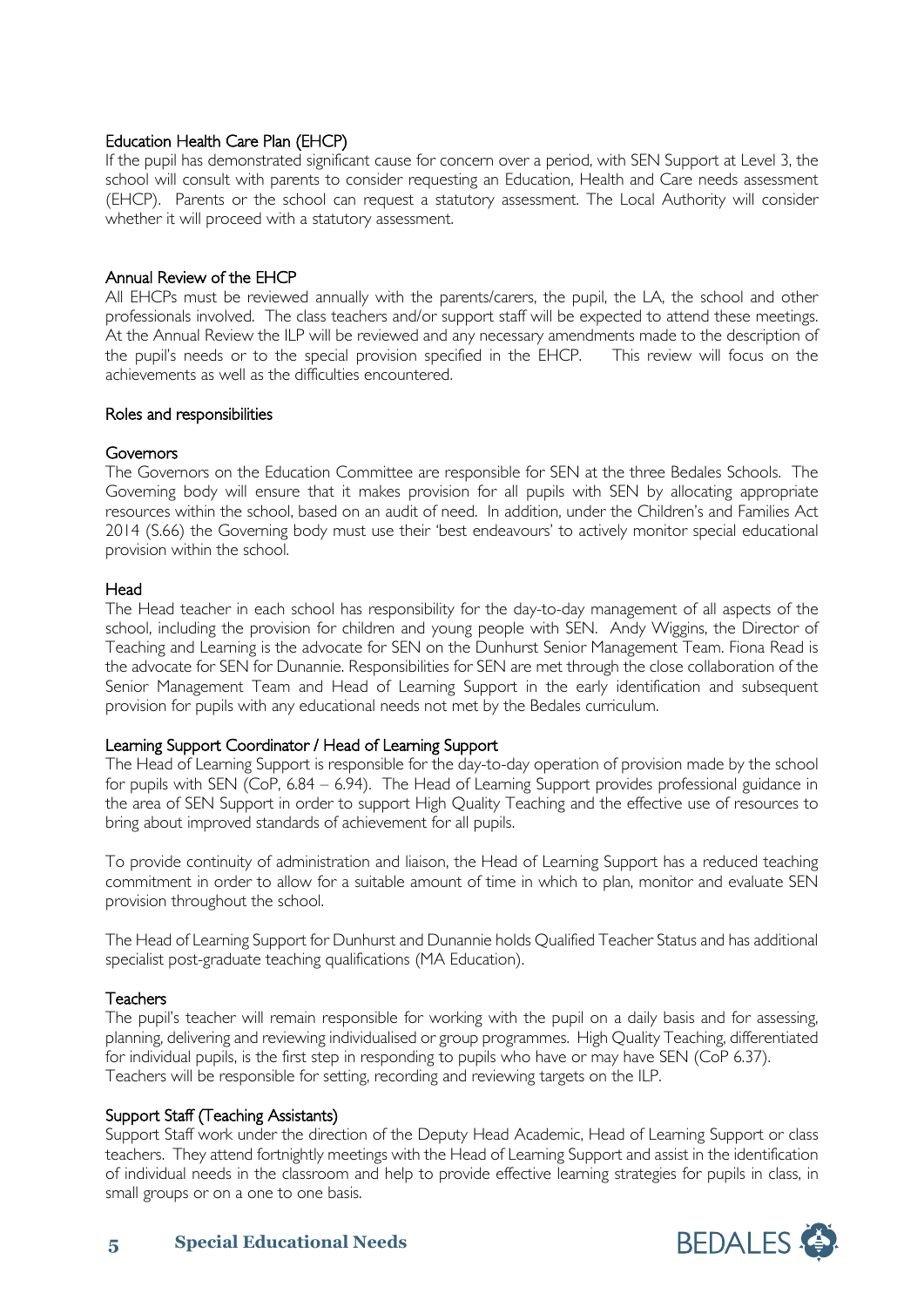#### Parents/Carers

Parents/Carers are consulted and kept informed of progress, through regular meetings and written reports. Parents are made aware of the importance of their role in supporting their child.

Parents/Carers are responsible, at the time of application to school, to disclose any previous assessment of their child, regarding learning and other difficulties.

#### Pupils

We want to involve all children in their own education. Children are encouraged to understand the nature of their learning profile by being made aware of their targets and teacher review comments in their ILP.

#### Supporting pupils and families

We encourage a partnership between the child, the parent and the school. In the event of the need to use outside agencies to support or assess a child, parents will be notified of this in advance and asked for their permission for this involvement to be initiated. Parents may request an assessment for their child if they are concerned.

All three Learning Support departments at Bedales Schools work closely together and transition from school to school is supported through regular meetings and sharing of information.

#### Arrangements for Consideration of Complaints

Please see the school complaints process.

#### Liaison

The school makes use of the following additional services:

- Educational Psychologists
- Optometrist
- Speech and Language Therapist
- Occupational Therapist
- Child and family therapist
- Hampshire Early Years Team

#### Monitoring and Review

This policy will be reviewed annually.

Reviewed: **Anneli Bush** (HoD LS Dunhurst and Dunannie)

Anneli Fush

Date: 7/01/2022

Next Review Date: Spring 2023

#### **Appendices**

- A. Assessment and Tracking
- B. SEN Support Criteria
- C. Individual Learning Plan

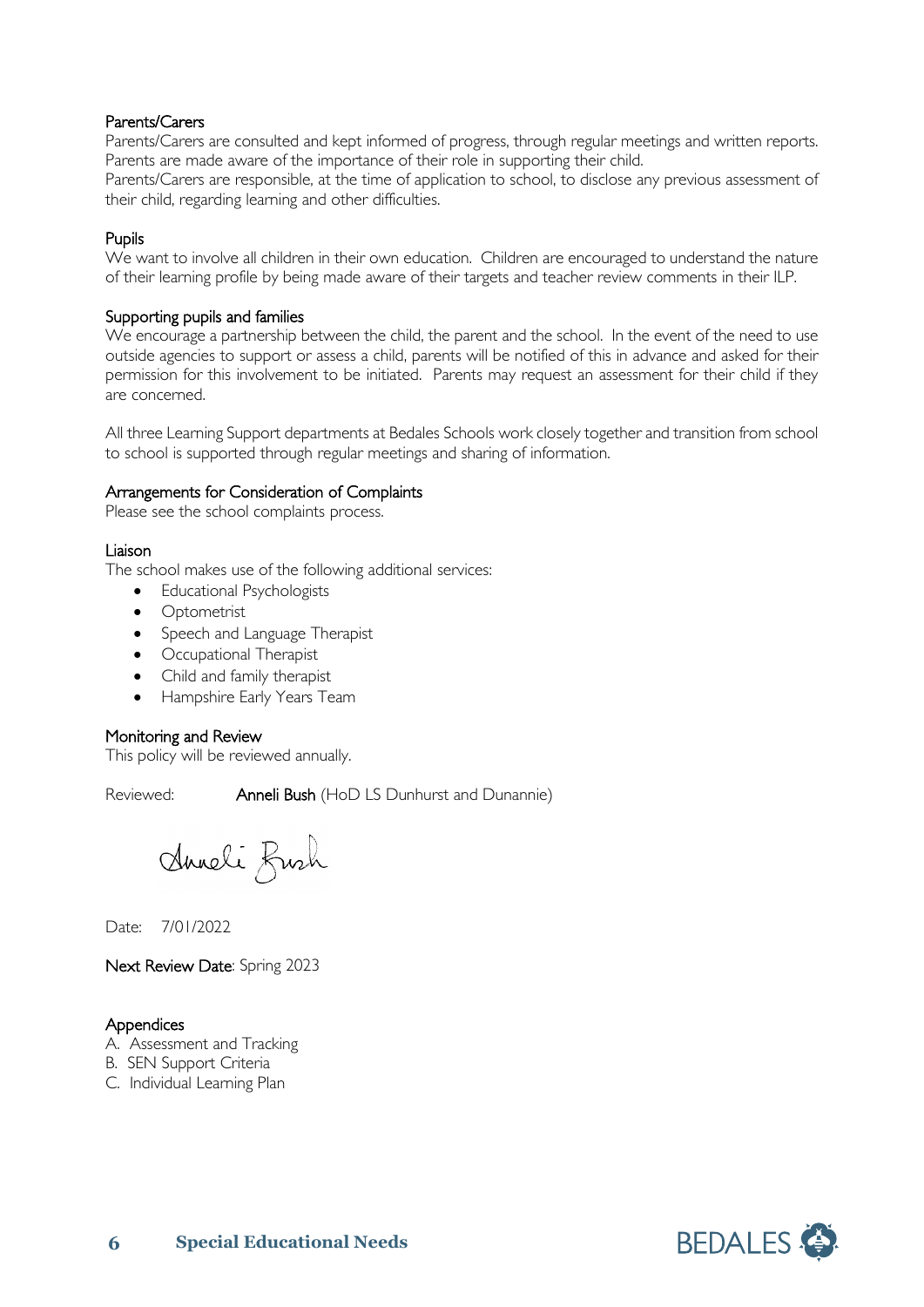## Appendix A: Assessments & Tracking Available to use - Dunannie

| Dunannie        | Nursery & Reception                                                                                      |               |
|-----------------|----------------------------------------------------------------------------------------------------------|---------------|
| All Development | Early Years Education Profile<br>Standards & Testing Agency (2014)                                       | Dunannie EYFS |
|                 | Development Matters in the Early Years<br>British Association for Early Years Childhood Education (2014) | Dunannie EYFS |
| Dunannie        | $YI - Y3$<br>Phonics/Reading Word Recognition & Phonic Skills (WRaPS3)<br>3rd Edition Hodder (2008)      | Dunannie LS   |
| Reading         | Reading Progress Test<br>Hodder (1997)                                                                   | Dunannie LS   |
|                 | Salford Standard Reading test (SSRT)<br>Hodder (2012)                                                    | Dunannie LS   |
| Spelling        | Graded Word Spelling Test (GWST) Vernon<br>3rd Edition Hodder (2006)                                     | Dunannie LS   |
|                 | Diagnostic spelling tests (Hodder)                                                                       | Dunannie LS   |
| CoPS            | LUCID Rapid. (Annual Licence)<br>LUCID Cops (Annual licence)                                             | Dunannie LS   |
| Verbal Ability  | British Picture Vocabulary Scales 3 (BPVS)<br>GL Assessment (2009)                                       | Dunannie LS   |
| Mathematics     | Big Maths<br>Andrell Education Ltd. (2013)                                                               | Dunannie LS   |
|                 | <b>Rising Stars</b><br>Cornwall Learning (2013)                                                          | Dunannie LS   |

\* See the full Assessment & Tracking Grids in the Dunannie Assessment Policy

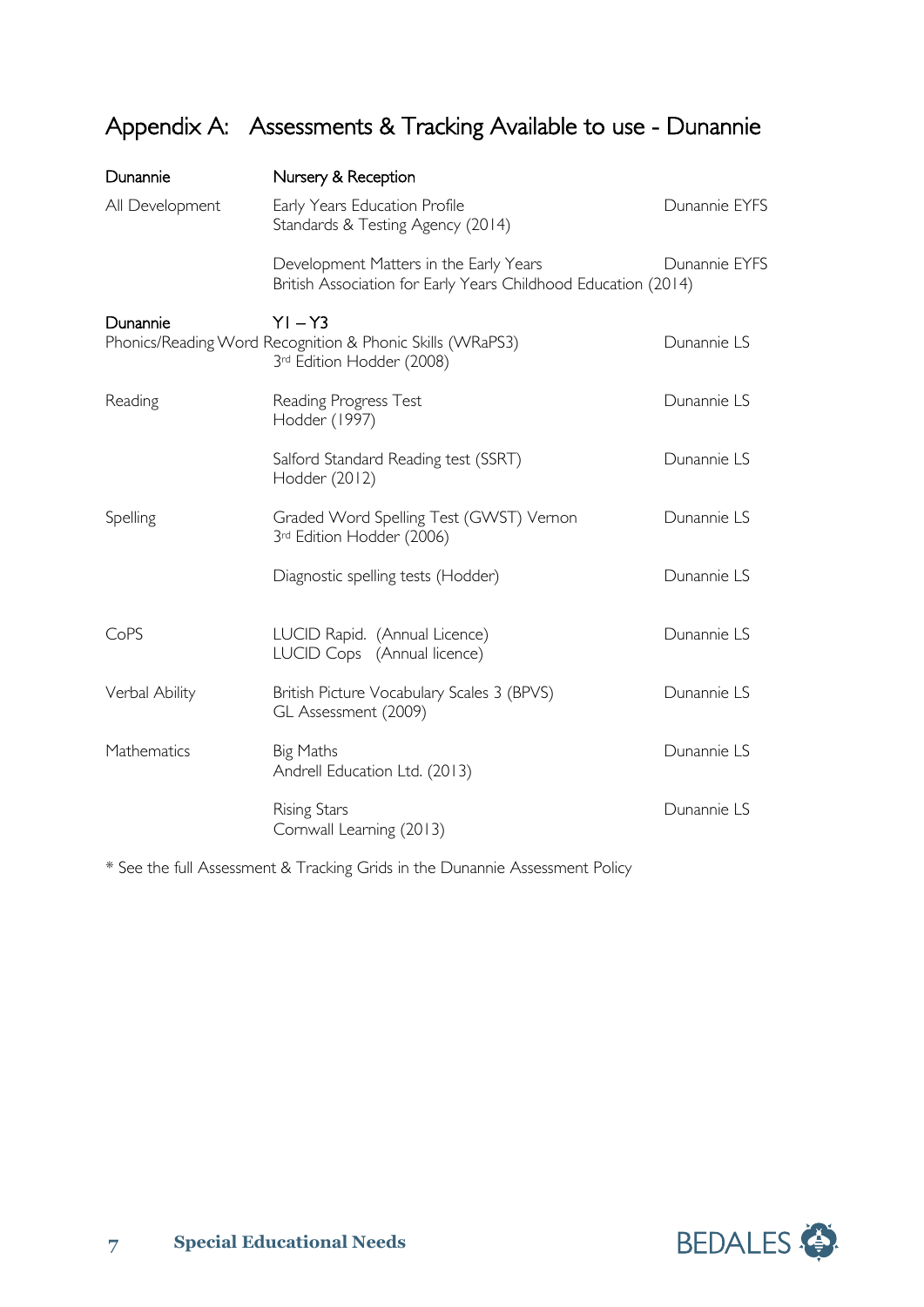## Appendix A: Assessment and Tracking – Available to use Dunhurst

#### Dunhurst Whole School:

INCAS – Groups (Reading, Maths, Developed Ability) MidYIS - Blocks (vocabulary, Maths, Non Verbal, Skills) Group Reading Test (GL Assessment) – Groups and Blocks Single Word Spelling Test (GL Assessment) – Groups and Blocks In-house Maths department diagnostic assessment – Groups and Blocks Pupil reviews Levelled work (English)

#### Academic Support Department:

Schonell Graded Word Reading Test Lucid Lass/Lucid Exact Helen Arkell Spelling Test 2 (HAST 2) Diagnostic Spelling Test (Hodder) NARA II (Neale Analysis of Reading Ability) – Groups ACCESS Reading Test (Groups and Blocks) ACCESS Maths test (Groups and Blocks) York Analysis of Reading for Comprehension Primary and Secondary – Groups and Blocks Helen Arkell Access Reading Comprehension – Groups and Blocks Oxford Placement Test (Grammar) – EAL York Analysis of Reading for Comprehension Primary - EAL

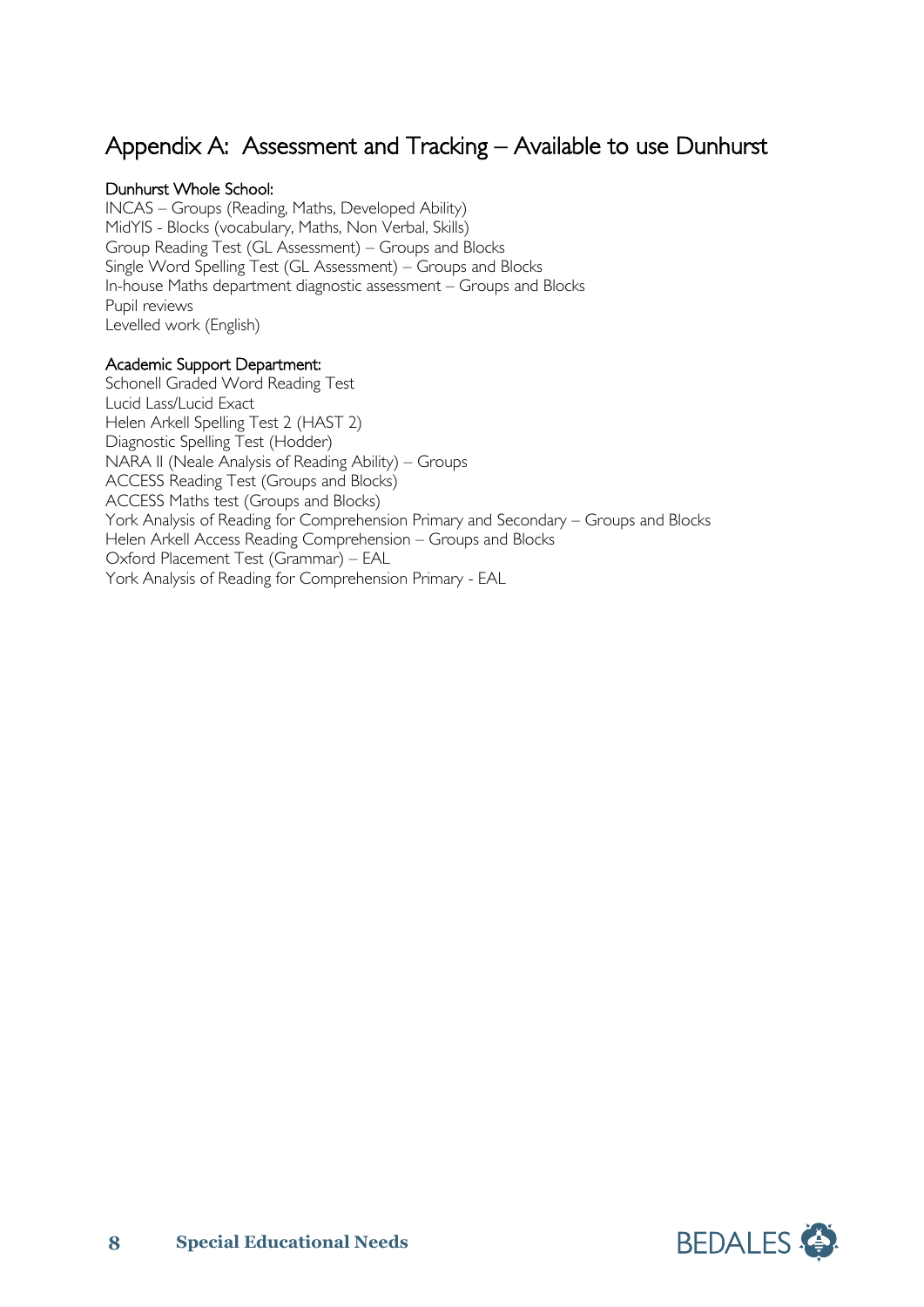## Appendix B: SEN Support Criteria - Dunannie & Dunhurst

### Level 1 SEN Support / Wave 1

#### Monitor:

- When a child/young person shows no or persistently slow progress for more than one term
- Staff will consider the needs of the child/young person as part of High Quality Teaching (HQT) and targeted intervention

#### Year 1-3 / Groups 1-3 / Blocks 1-2

Guide Standardised Score (SS) >100

#### EYFS

• Child not 'achieving' at their age band in a Prime Area of Development Matters

#### Raising Concern:

- When a child on 'Monitor' does not make progress for more than one term following Level 1 SEN Support
- Staff will complete a Referral form to identify the child/young person's strengths, weaknesses, areas giving cause for concern
- Staff will meet with parents to discuss the information gathered on the Referral form and will decide if further assessment and/or support is required

#### Year 1-3 / Groups 1-3 / Blocks 1-2

- Guide Standardized Score (SS) >90
- A discrepancy of 20+ points between scores : Reading; Spelling; Non-verbal & Verbal Ability

#### EYFS

• Child continues not to make progress and not 'achieving' at their age band in a Prime Area of Development Matters

#### Level 2 SEN Support/ Wave 2

- When there is evidence following a teacher Raising Concern that the child/young person is making insufficient progress despite HQT and Level 1 intervention in class
- Further Teachers Assessment of the child/young person's ability will be made if required
- The child/young person will receive 1:1 or and/or small group intervention and an Individual Learning Plan (ILP)/Individual Behaviour Management Plan (IBMP) will be written by class teachers and the LSCo/HoAS and shared with parents. Where possible and appropriate the child/young person will take part in the planning process
- The child/young person will be identified on class planning with differentiated activities linked to their level of ability and next step of learning

#### Year 1-3 / Groups 1-3 / Blocks 1-2

- Guide Standardised Score (SS) 85 90
- A discrepancy of 20+ points between scores : Reading; Spelling; Non-verbal & Verbal Ability

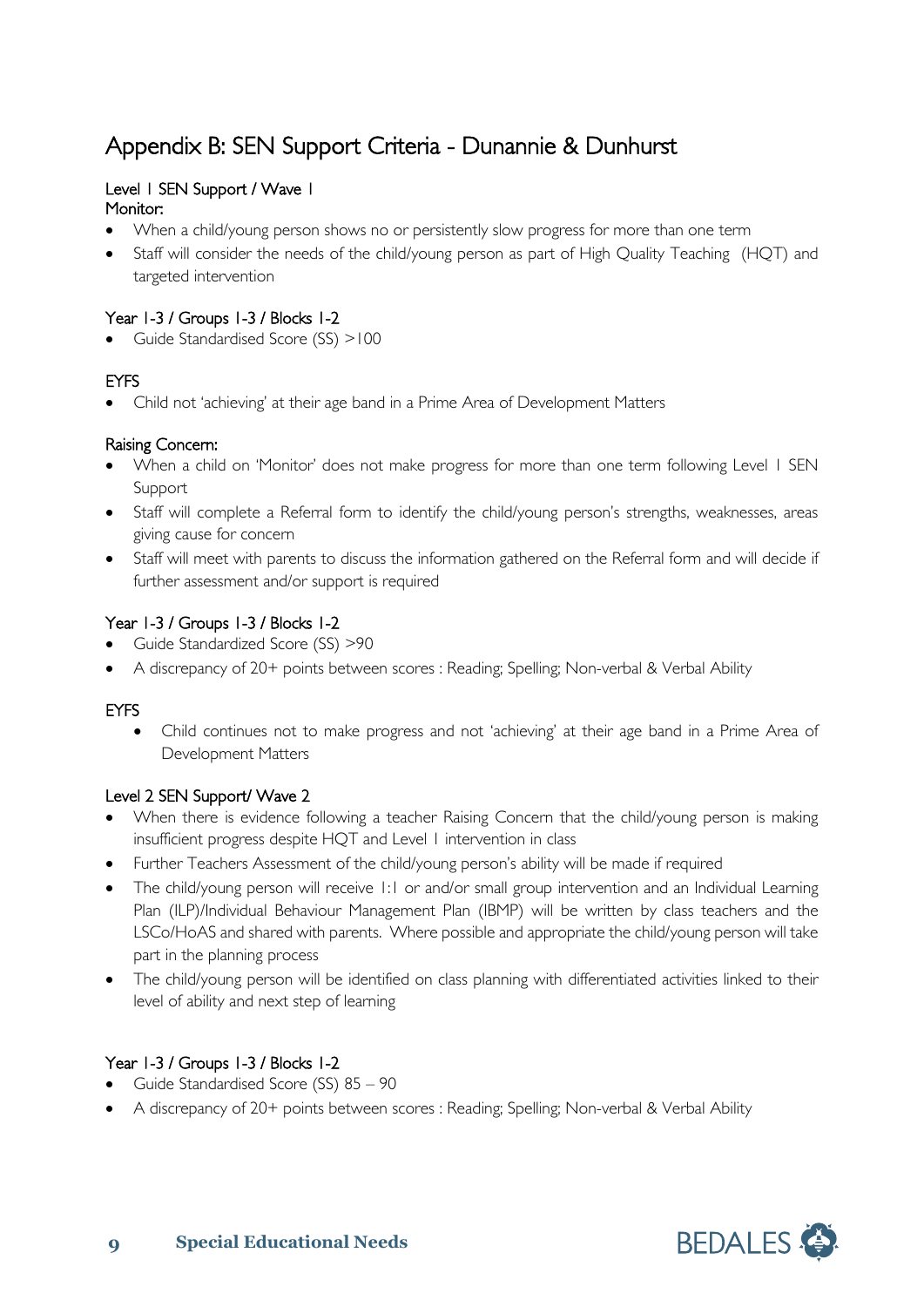### EYFS

- The child's development is not age appropriate and/or consistent with their peers
- Guide EYFS Development Matters: If a child is within two months of the end of the age band in a Prime Area of Development Matters and development is not yet within the band or judged to be 'emerging' than a judgement of 'risk of delay' would be appropriate

#### Level 3 SEN Support/ Wave 3:

- When there is evidence that the child/young person is making insufficient progress despite significant support and intervention at Level 2
- Further advice and support may be sought from outside professionals (SaLT; OT; EP; PBS)
- The child/young person will receive 1:1 or and/or small group intervention and an ILP/IBMP will be written by class teachers and LSCo/HoAS and shared with parents. Where possible and appropriate the child/young person will take part in the planning process
- The child/young person will be identified on class planning with differentiated activities linked to their level of ability and next step of learning

#### Year 1-3 / Groups 1-3 / Blocks 1-2

- Guide Standardised Score (SS) 85 or below
- A discrepancy of 20+ points between scores : Reading; Spelling; Non-verbal & Verbal Ability

#### EYFS

- The child's development is not age appropriate and/or consistent with their peers
- Guide EYFS Development Matters: If a child is 2 age bands behind their chronological age in a Prime Area of Development Matters

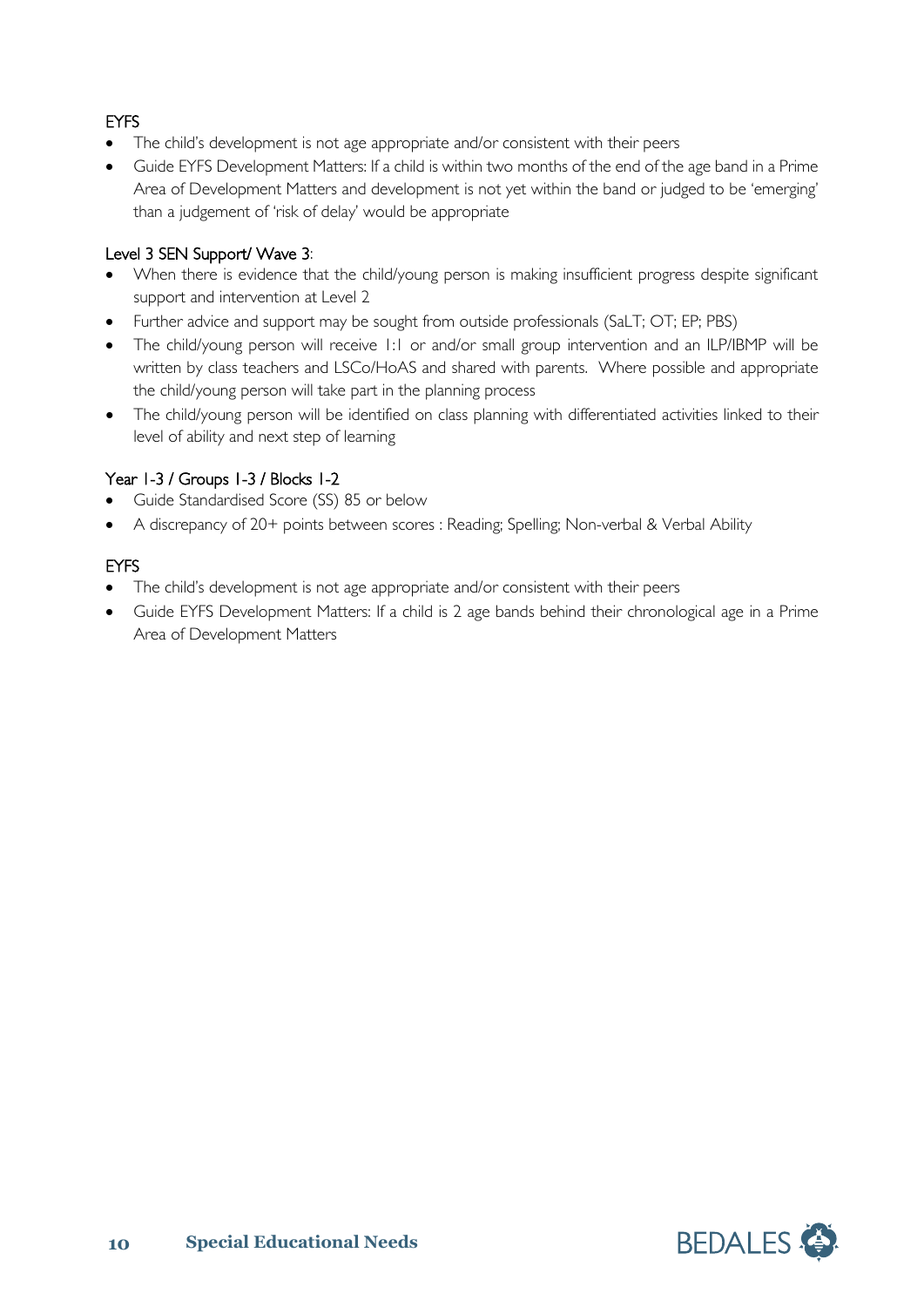Appendix C: Individual Learning Plan (ILP)<br>Teachers are responsible for setting, recording and reviewing targets on ILPs. ILPs are produced each term and targets are shared with parents. Children take part in the target-setting process.

Targets are:

- Specific
- Measurable
- Attainable
- Relevant
- Time-bound

## Appendix C: Individual Learning Plan (ILP) – Dunannie

|                                                                               | Name:               |  | Date:                             | Teacher:                                   |          |
|-------------------------------------------------------------------------------|---------------------|--|-----------------------------------|--------------------------------------------|----------|
| Photo                                                                         | Area of difficulty: |  | <b>Review Date:</b>               | TA:                                        |          |
|                                                                               |                     |  |                                   |                                            |          |
| Things I am doing well with or how I have got on<br>with my previous targets: |                     |  | Who's going to help me at school? |                                            |          |
|                                                                               |                     |  |                                   |                                            |          |
| Things I am finding hard:                                                     |                     |  |                                   | Further Actions/Reports since last review: |          |
| What helps me?                                                                |                     |  |                                   |                                            |          |
| My Targets:                                                                   |                     |  | What can I do at home?            |                                            |          |
|                                                                               |                     |  | Signed Child:                     | <b>Parent</b>                              | Teacher: |